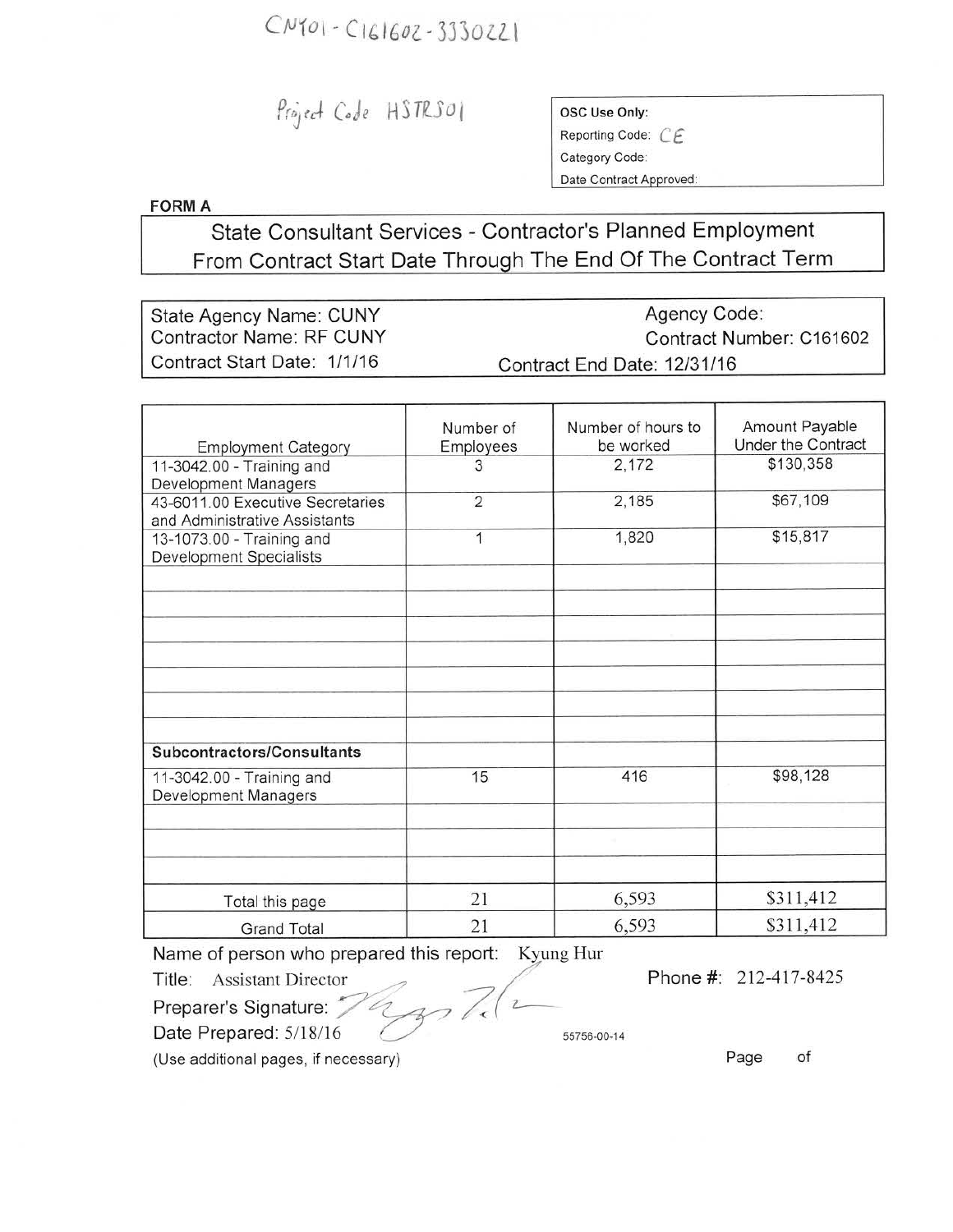## $CNU01 - C161602 - 3330221$

Project Code MDI 01

ose Use Only:

Reporting Code: CE Category Code:

Date Contract Approved:

**FORM A** 

## State Consultant Services - Contractor's Planned Employment From Contract Start Date Through The End Of The Contract Term

| State Agency Name: CUNY         | Agency Code:                |  |
|---------------------------------|-----------------------------|--|
| <b>Contractor Name: RF CUNY</b> | Contract Number: C161602    |  |
| Contract Start Date: 1/1/16     | Contract End Date: 12/31/16 |  |

| <b>Employment Category</b>                                        | Number of<br>Employees | Number of hours to<br>be worked | Amount Payable<br><b>Under the Contract</b> |
|-------------------------------------------------------------------|------------------------|---------------------------------|---------------------------------------------|
| 11-3040.00 - Human Resource<br>Managers                           | 1                      | 91                              | \$4,197                                     |
| 11-9199.00 - Managers, All other                                  | $\overline{4}$         | 965                             | \$68,308                                    |
| 43-6011.00 Executive Secretaries<br>and Administrative Assistants | 3                      | 910                             | \$30,086                                    |
| 13-1073.00 - Training and<br><b>Development Specialists</b>       | $\overline{4}$         | 148                             | \$20,268                                    |
|                                                                   |                        |                                 |                                             |
|                                                                   |                        |                                 |                                             |
|                                                                   |                        |                                 |                                             |
|                                                                   |                        |                                 |                                             |
| Subcontractors/Consultants                                        |                        |                                 |                                             |
| 11-3042.00 - Training and<br>Development Managers                 | $\overline{2}$         | 80                              | \$8,750                                     |
|                                                                   |                        |                                 |                                             |
| Total this page                                                   | 14                     | 2,194                           | \$131,609                                   |
| <b>Grand Total</b>                                                | 14                     | 2,194                           | \$131,609                                   |

Name of person who prepared this report: Kyung Hur

Title: Assistant Director

Preparer's Signature Date Prepared:  $5/18/16$ 

55765-00-13

(Use additional pages, if necessary)

Page of

Phone #: 212-417-8425